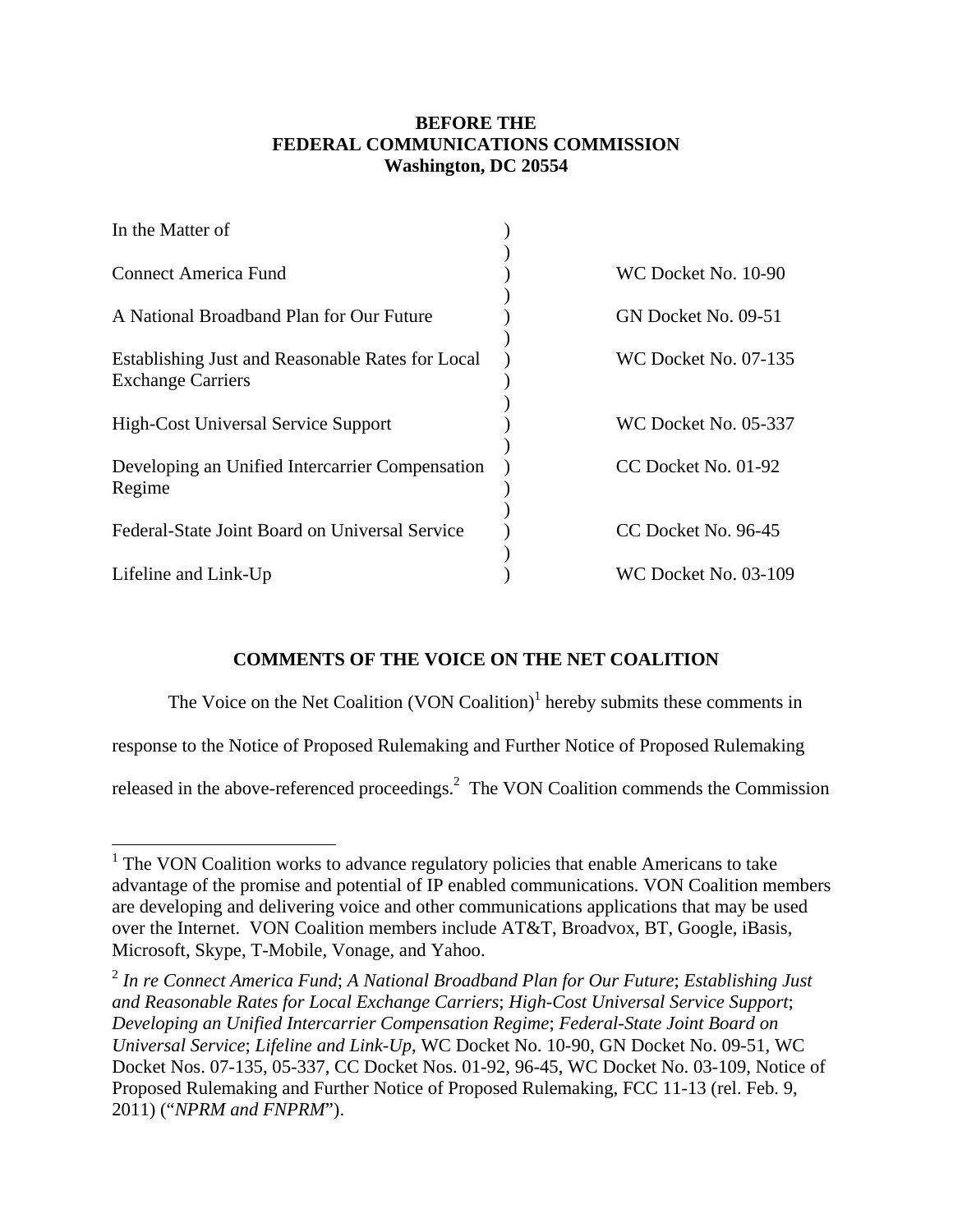for taking much-needed steps to provide a framework for intercarrier compensation for  $VoIP<sup>3</sup>$ that recognizes the increasing movement by customers away from the analog PSTN and that can function effectively during the transition to all-IP networks. To that end, the VON Coalition urges the Commission to immediately adopt a bill-and-keep regime for interconnected VoIP traffic.<sup>4</sup> Bill-and-keep is vastly superior to other options under consideration, as it will hasten construction of broadband networks, promote competition, protect consumers and safeguard technological innovation. In addition, the Commission finally should confirm the classification of interconnected VoIP as an interstate information service.<sup>5</sup>

## **DISCUSSION**

 For more than a decade the Commission has grappled with an intercarrier compensation regime that has failed to keep pace with the epic changes that have taken place in the telecommunications industry. These changes, include, most notably, the increasing use of broadband, wireless, and VoIP services, as well as the emergence of email and text messaging - all of which have disrupted the old telephone carrier business models that relied heavily on intercarrier compensation on switched traffic as a major revenue source. In addition, these new services and applications all ignore the traditional regulatory-created boundaries of local, long distance, intrastate, interstate, and even international services to the benefit of consumers who enjoy more, better, simpler, and cheaper communications options.

 $\overline{a}$ 

 $3$  *Id.*  $\P$  608.

 $4$  *Id.*  $\sqrt{ }$  615. Under a bill-and-keep methodology carriers would not impose charges on other service providers for originating or terminating traffic, but would recover network costs from their own end users, similar to how wireless providers operate today. *Id.* ¶ 530.

 $^5$  *Id.* ¶ 73.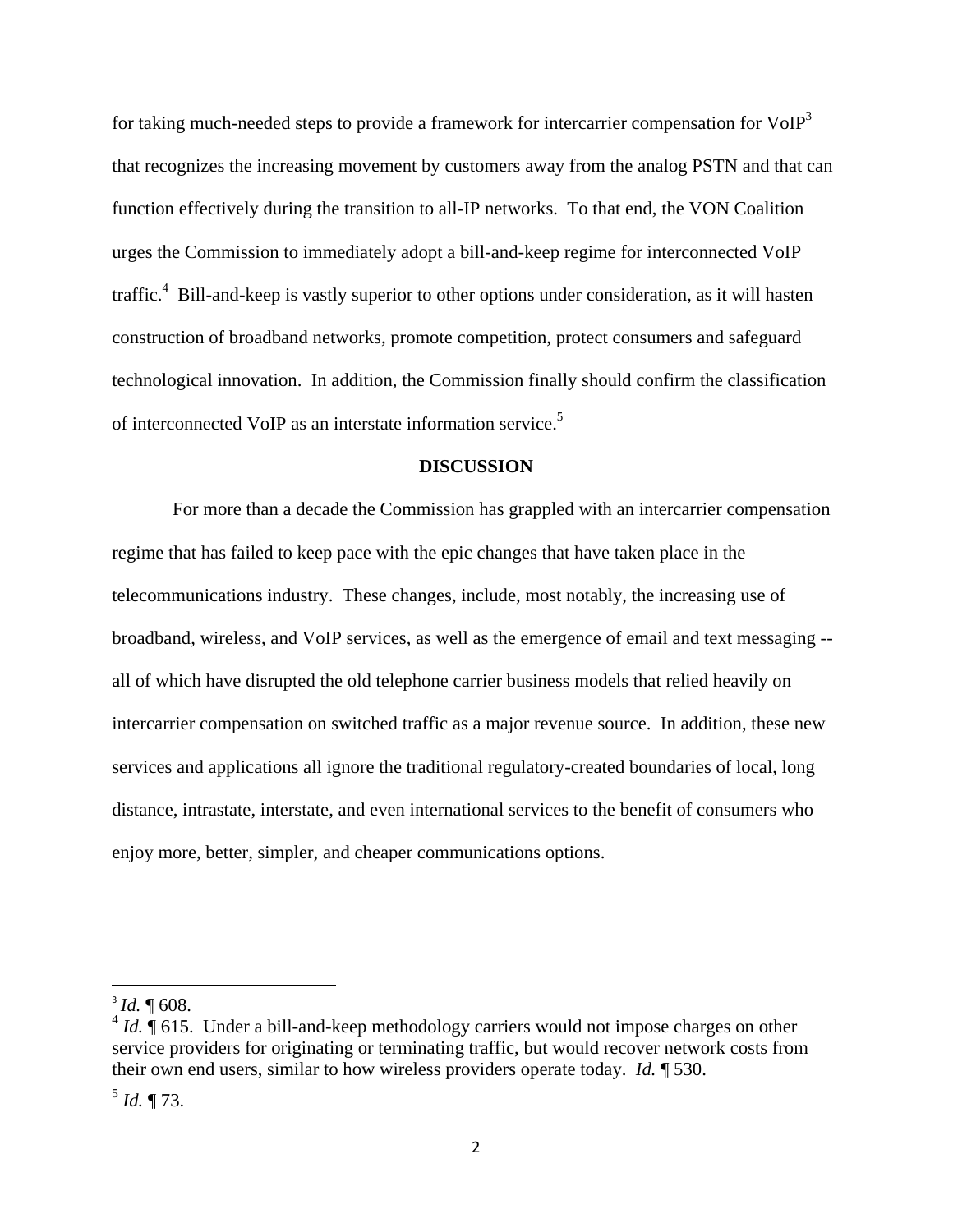The adoption today of a bill-and-keep regime by the Commission will best facilitate and encourage the transition from circuit-switched to IP networks.<sup>6</sup> The current intercarrier compensation system was designed for a time when network traffic was defined by nowoutdated jurisdictional and technological differences such as local and long distance, wireline, wireless, interstate and intrastate, LATAs, circuits, calls, minutes, LECs, and IXCs. The different types of traffic and the Commission's policy of promoting universal service through implicit and explicit subsidies in carrier access charges has created an irrational system and led to seemingly endless disputes between originating and terminating local carriers and the CLECs who carry IP voice traffic on behalf of VoIP providers and their customers, among others.<sup>7</sup>

 The identical nature of all IP traffic, and the relative burden such traffic imposes on the carrier networks, demands an intercarrier compensation regime that treats all traffic equally.<sup>8</sup> IP products, services, and applications use open and common protocols on digital packet-switched networks on which traffic is not distance-sensitive or identified by application, location, or device. Costs incurred for originating, terminating or exchanging IP traffic do not depend on distance, time, or the e.164 number that might be associated with the VoIP service. IP-based applications, products, and services enable subscribers to utilize multiple features that access different websites or IP addresses during the same communication session and to perform different types of communications simultaneously. In addition, IP technology enables the

<sup>&</sup>lt;sup>6</sup> The VON Coalition asserts that bill-and-keep should apply to all communications traffic that originates or terminates on the PSTN, including all forms of IP traffic, whether facilities-based, fixed, or nomadic. *See NPRM and FNPRM* ¶ 612.

<sup>7</sup> *See generally,* Global NAPs, Inc. Petition for Declaratory Ruling, WC Docket 10-80 (filed March 5, 2010); *PaeTec Communications, Inc. v. Comm Partners, LLC,* 08-CV-0397-JR (D.D.C. Feb. 18, 2010); Order, *Sprint Communications Company L.P. v. Iowa Telecommunications Services, Inc.,* Iowa Utilities Board Docket No. FCU-2010-001 (Feb. 4, 2011).

<sup>8</sup> *See generally* Dale N. Hatfield, Bridger M. Mitchell, & Padmanabahn Spinagesh, *Emerging Network Technologies*, 2 HANDBOOK OF TELECOMMUNICATIONS ECONOMICS: TECHNOLOGY EVOLUTION AND THE INTERNET 29 (2005).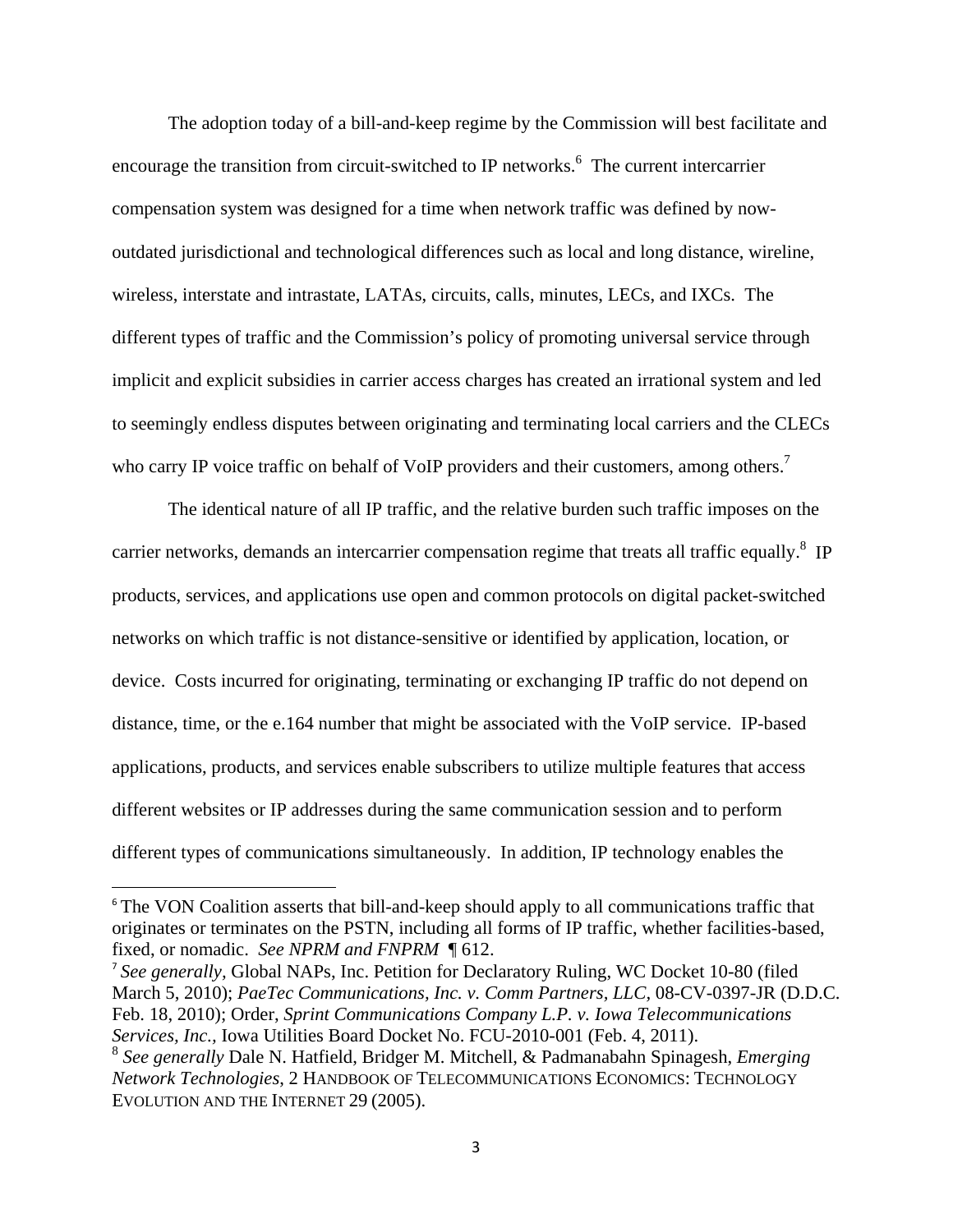routing of calls seamlessly to and from a wide variety of devices, including mobile, some of which may be nomadic and some of which may be fixed, but all changeable at the user's discretion. These features do not fit within traditional legacy telephone regulatory treatment nor an intercarrier compensation regime based on the location of the originating and terminating endpoints. Bill-and-keep eliminates the disparate treatment of intercarrier traffic thereby treating all traffic equally.<sup>9</sup> Additionally, a bill-and-keep regime for all traffic eliminates the phantom traffic and traffic pumping issues the Commission is attempting resolve in this proceeding.<sup>10</sup>

If the Commission were to impose an obsolete access charge regime<sup>11</sup> on interconnected VoIP providers, the results would be anti-consumer, anti-innovation, and anti-investment for IPenabled voice services. VoIP providers would, for the first time, be subject to the highest regulated rates for switched traffic. VoIP providers, who must also recover their costs, would be forced to pass through these rate increases to their end users. Rates for innovative IP-enabled voice applications would go up, and innovation in and development of new IP-enabled voice applications would be curtailed. Providers would be saddled with inefficient costs that could artificially limit their availability and burden consumers with above-cost charges. Legacy access charges for VoIP are barriers for entry into the voice market that stifle competition, thereby harming consumers and the public interest. Also, interconnected VoIP providers offering products integrated into websites would be left with a three-pronged "Morton's Fork" choice: (1)

<sup>9</sup> *See* Patrick DeGraba, *Bill and Keep at the Central Office as the Efficient Interconnection Regime*, OPP Working Paper Series No. 33, ¶ 80 (2000), *available at* http://www.fcc.gov/Bureaus/OPP/working\_papers/oppwp33.pdf (last visited Mar. 17, 2011) ("DeGraba").

<sup>10</sup> *NPRM and FNPRM*, FCC 11-13, at ¶¶ 620-34.

<sup>&</sup>lt;sup>11</sup> Letter from CenturyLink, Frontier, Qwest, and Windstream to Chairman Genachowski, GN Docket No. 09-51; WC Docket Nos. 07-135, 05-337, 04-36; CC Docket Nos. 99-68, 01-92, Jan. 18, 2011.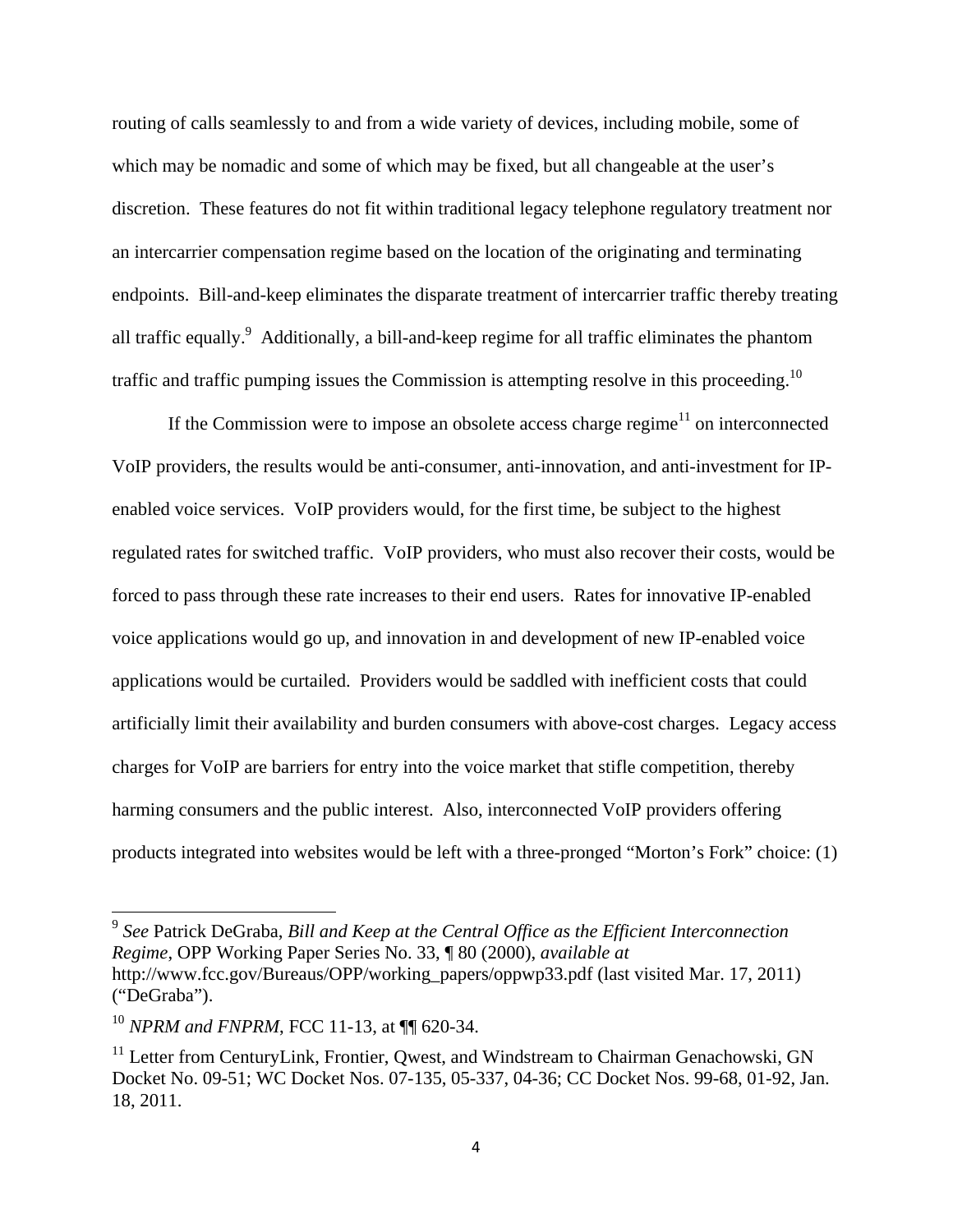eliminate voice communication from web sites; (2) begin charging customers for access to these applications and web sites (which is often a recipe for web site failure); or (3) develop specific technology to prevent rural Americans (and others living in areas with high access rates) from accessing these innovative technologies or communicating with their online counterparts. Each of these outcomes nullifies the continued development of the Internet and other interactive computer services.<sup>12</sup>

Applying access charges to interconnected VoIP service providers will also impede broadband adoption in stark contrast to the goals announced by the Commission in the National Broadband Plan.<sup>13</sup> The availability of VoIP and IP-enabled products provides consumers with the applications, content, and services needed to spur broadband deployment as a result of consumer demand. Under a bill-and-keep regime, the removal of non-economic costs provides customers with the opportunity to make rational economic choices because any decision to adopt broadband would be based solely on the efficiencies of the networks and operations as well as the quality of service provided.<sup>14</sup> The superior efficiency and quality of service that broadband provides would be highlighted under a bill-and-keep system, increasing demand for broadband.

 The Commission should adopt bill-and-keep for interconnected VoIP traffic today and avoid interim solutions. The VON Coalition is concerned that comprehensive reform efforts will be delayed and ultimately may fail if the Commission adopts interim decisions that negatively affect VoIP consumers and the VoIP industry. The appropriate compensation rate for VoIP traffic is inextricably intertwined with the comprehensive intercarrier compensation reform issues under consideration by the Commission. The Commission must be wary of carving out IP-

 $12$  47 U.S.C. § 230(b)(1) (2006).

<sup>&</sup>lt;sup>13</sup> National Broadband Plan at 142,

<sup>14</sup> *See* DeGraba at ¶ 80.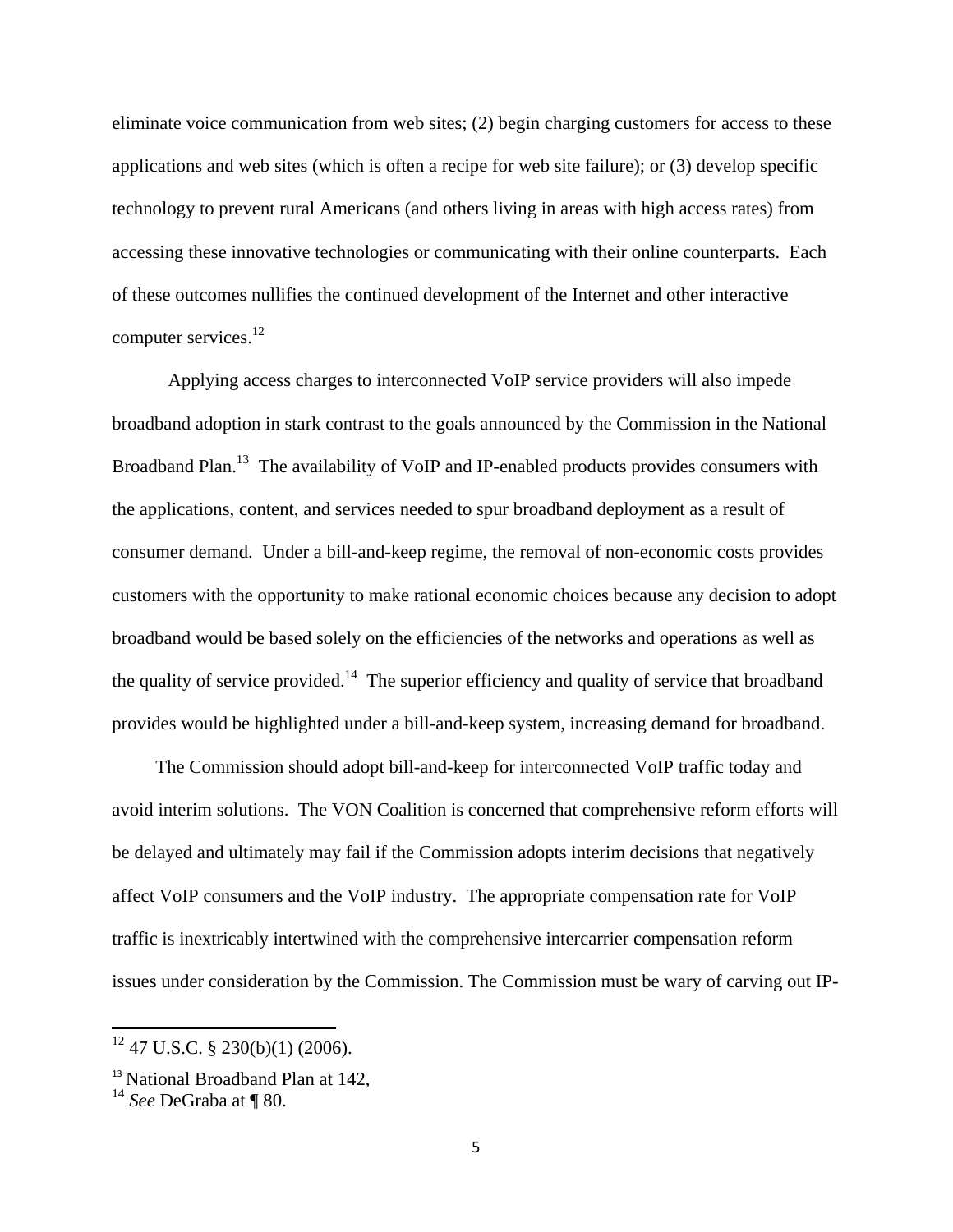enabled services for rate raising treatment among the many compensation issues currently pending. While such a piecemeal approach to addressing intercarrier compensation may temporarily provide a new revenue source for some terminating carriers, it would negatively affect many other segments of the industry and drive consumers away from VoIP products, applications, and services which have been significant drivers of broadband adoption. Such a result only would serve to exacerbate problems created by the un-economic compensation structure, rather than resolving those problems.

 The VON Coalition believes that acting on an *ad hoc* basis and imposing uneconomic access charge type rates on VoIP traffic will stall any hope of a consensus solution to comprehensive intercarrier compensation reform. Instead, the VON Coalition urges the Commission to enable the exchange of VoIP traffic on a bill and keep basis and focus attention on completing action on its omnibus intercarrier compensation reform proceeding. Such an approach avoids imposing costly but temporary "band-aid" requirements on VoIP providers, protects VoIP consumers from arbitrary price increases, and ensures that new investment in IPenabled networks, applications, and services is not unnecessarily deterred. Until the Commission establishes a comprehensive compensation scheme that reflects a unified rate, self-help measures will likely increase, along with the very real risk of creating new problems while exacerbating others.

 It makes little sense to require VoIP providers and carriers to make costly investments to enable last generation equipment to make jurisdictional distinctions between categories of traffic, which would be required if the Commission were to allow the imposition of access charges for VoIP traffic, while the Commission is rightly considering whether to eliminate all such jurisdictional distinctions. A piecemeal, rate-raising approach might temporarily appease some,

 $\sim$  6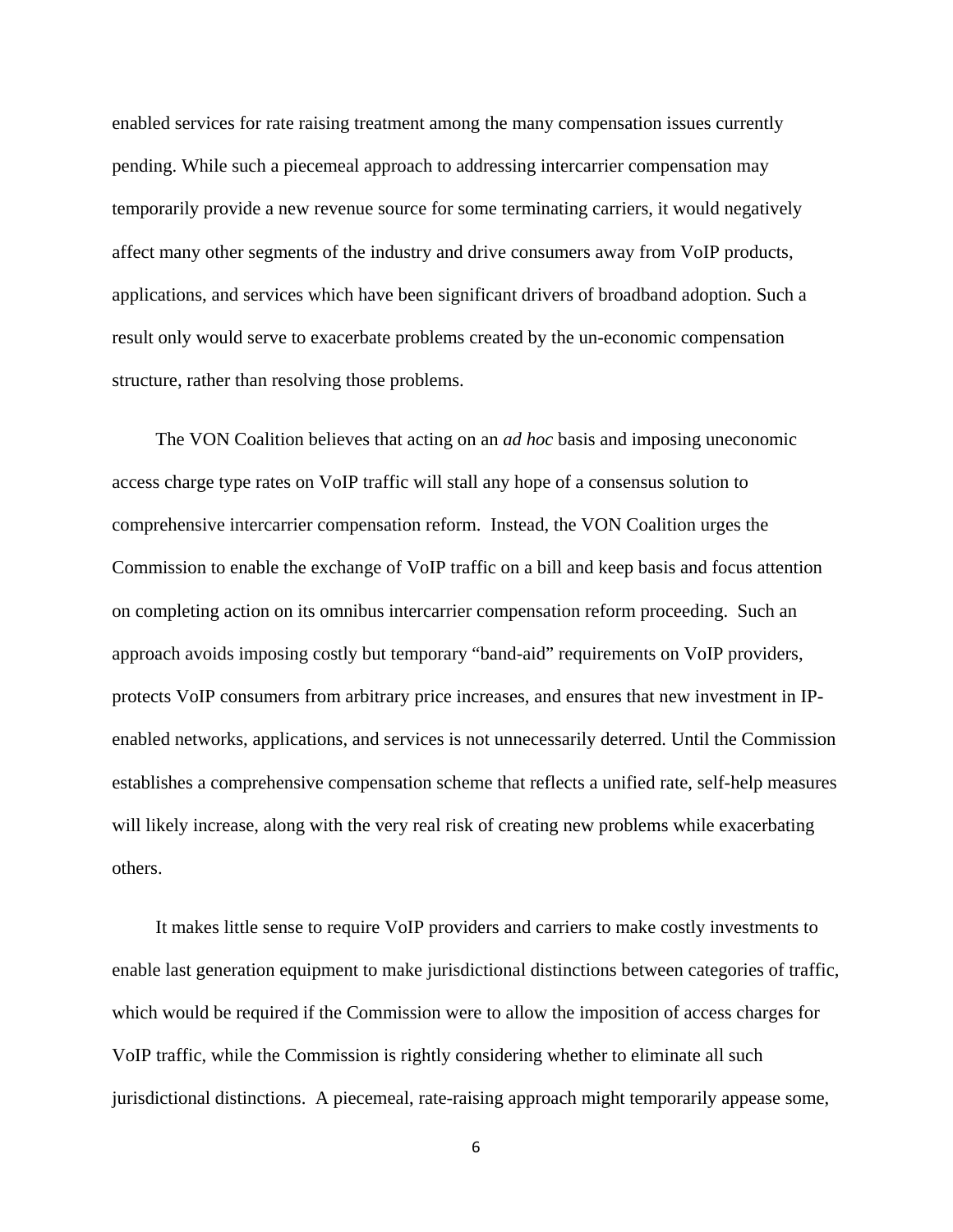but it would negatively affect the most innovative segment of the communications industry, and would certainly have a negative impact on consumers. Once the Commission has adopted a unified rate structure, the originating and terminating endpoints of a call will be irrelevant, thus obviating the need for interim rules addressing the issue.

*VoIP and other IP-enabled applications should be classified as information services.* The Commission also asks in this proceeding whether it should classify interconnected VoIP as a telecommunications service or an information service.<sup>15</sup> The VON Coalition recommends that the Commission now affirm that interconnected VoIP and other IP-enabled applications are information services as it moves to implement the goals of the National Broadband Plan. VoIP and other IP-enabled applications provide multiple capabilities that combine information provision and processing, computer interactivity, and voice-calling capabilities, which render such services as single integrated offerings. Users can "utilize multiple service features that access different websites or IP addresses during the same communication session and perform different types of communications simultaneously."<sup>16</sup> These features and functions are inseparable from the voice application that may appear to be most similar to a telephone service.

 VoIP and other IP-enabled applications are either unregulated or properly classified as information services under the Telecommunications Act of 1996 ("1996 Act"). The 1996 Act creates a distinction between "telecommunications services" and "information services." The first consists of pure transmission services offered to end users without change in form or

<sup>15</sup> *NPRM and FNPRM* ¶ 73.

<sup>16</sup> *In re Vonage Holdings Corp. Petition for Declaratory Ruling Concerning an Order of the Minnesota Public Utilities Board*, Memorandum Opinion and Order, 19 FCC Rcd 22404, ¶ 25  $(2004)$ .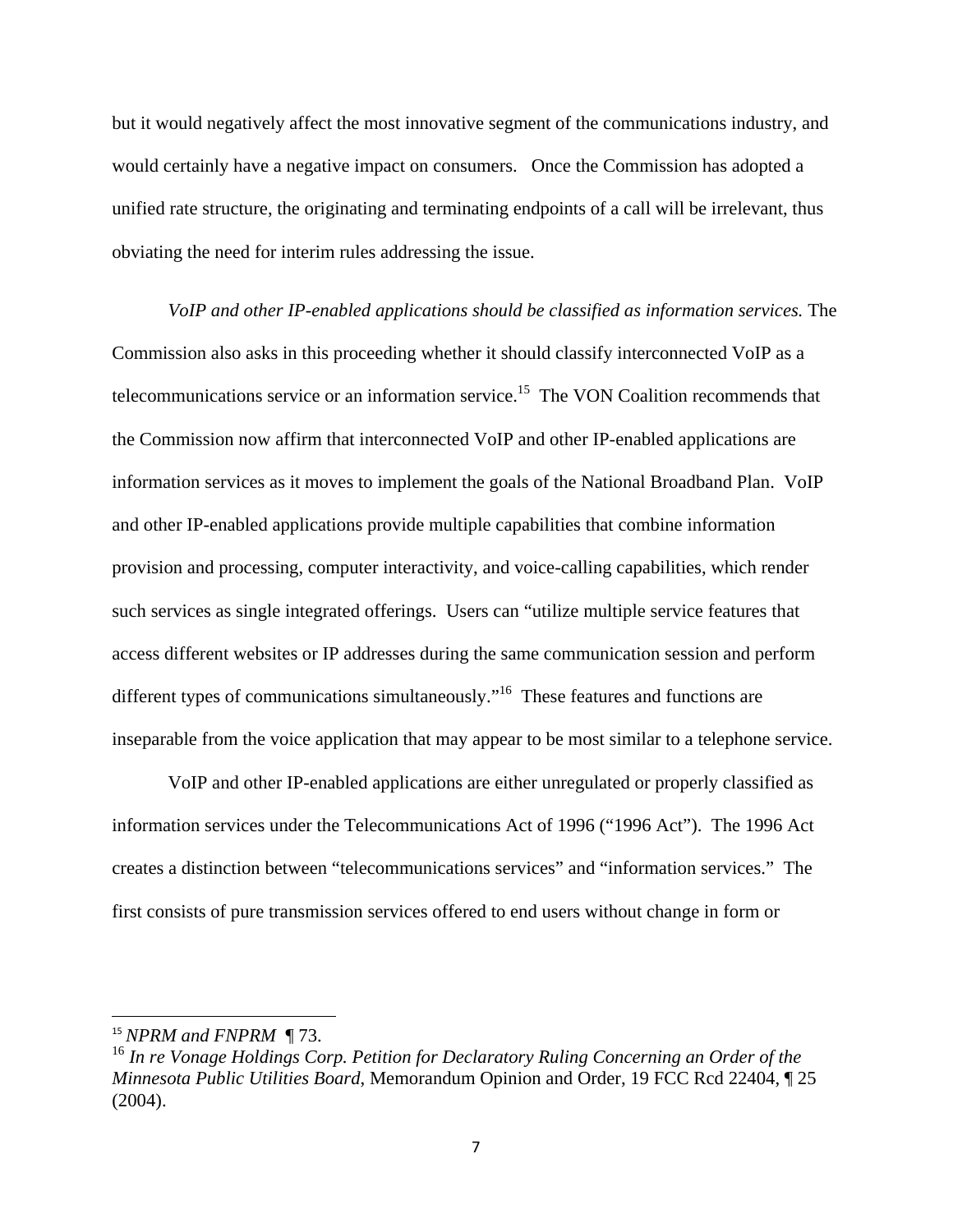content, and subject to common-carrier regulation.<sup>17</sup> The second, in contrast, offers the ability, for example, to store, retrieve, utilize, and/or manipulate "information."<sup>18</sup> These applications take full advantage of the flexibility and efficiency of IP-based transmissions by enabling the user to manipulate, generate, store, transform, and make information services available to others.19

 The Commission has further explained that the statutory definitions of telecommunications service and information service do not "rest[] on the particular types of facilities used."<sup>20</sup> Each rests instead "on the function that is made available."<sup>21</sup> VoIP and other IP-enabled applications that originate or terminate in IP are intrinsically information services when traffic is exchanged between an IP network and the PSTN because the traffic must, of necessity, undergo a net protocol conversion from circuit-switched format to IP (or vice versa). The FCC has held that "both protocol conversion and protocol processing services are information services under the 1996 Act." $^{22}$ 

 In addition, the FCC has held that a service will be treated as a single, integrated information service, rather than as an information service with a separate telecommunications

 $\overline{\phantom{a}}$ 

<sup>20</sup> *In re Inquiry Concerning High-Speed Access to the Internet Over Cable and Other Facilities*; *Appropriate Regulatory Treatment for Broadband Access to the Internet Over Cable Facilities*, GN Docket No. 00-185; CS Docket No. 02-52, Declaratory Ruling and Notice of Proposed Rulemaking, 17 FCC Rcd 4798, ¶ 35 (2002) ("*2002 Declaratory Ruling and NPRM*").

 $^{21}$  *Id.* 

 $17 \S 153(43)$ .

 $18 \& 153(20)$ .

<sup>&</sup>lt;sup>19</sup> The 1996 Act defines an "information service" as "the offering of a capability for generating, acquiring, storing, transforming, processing, retrieving, utilizing, or making available information via telecommunications . . . ." *See id.*

<sup>22</sup> *In re Implementation of the Non-Accounting Safeguards of Sections 271 and 272 of the Communications Act of 1934, as amended*, First Report and Order and Further Notice of Proposed Rulemaking, 11 FCC Rcd 21905, ¶ 104 (1996).